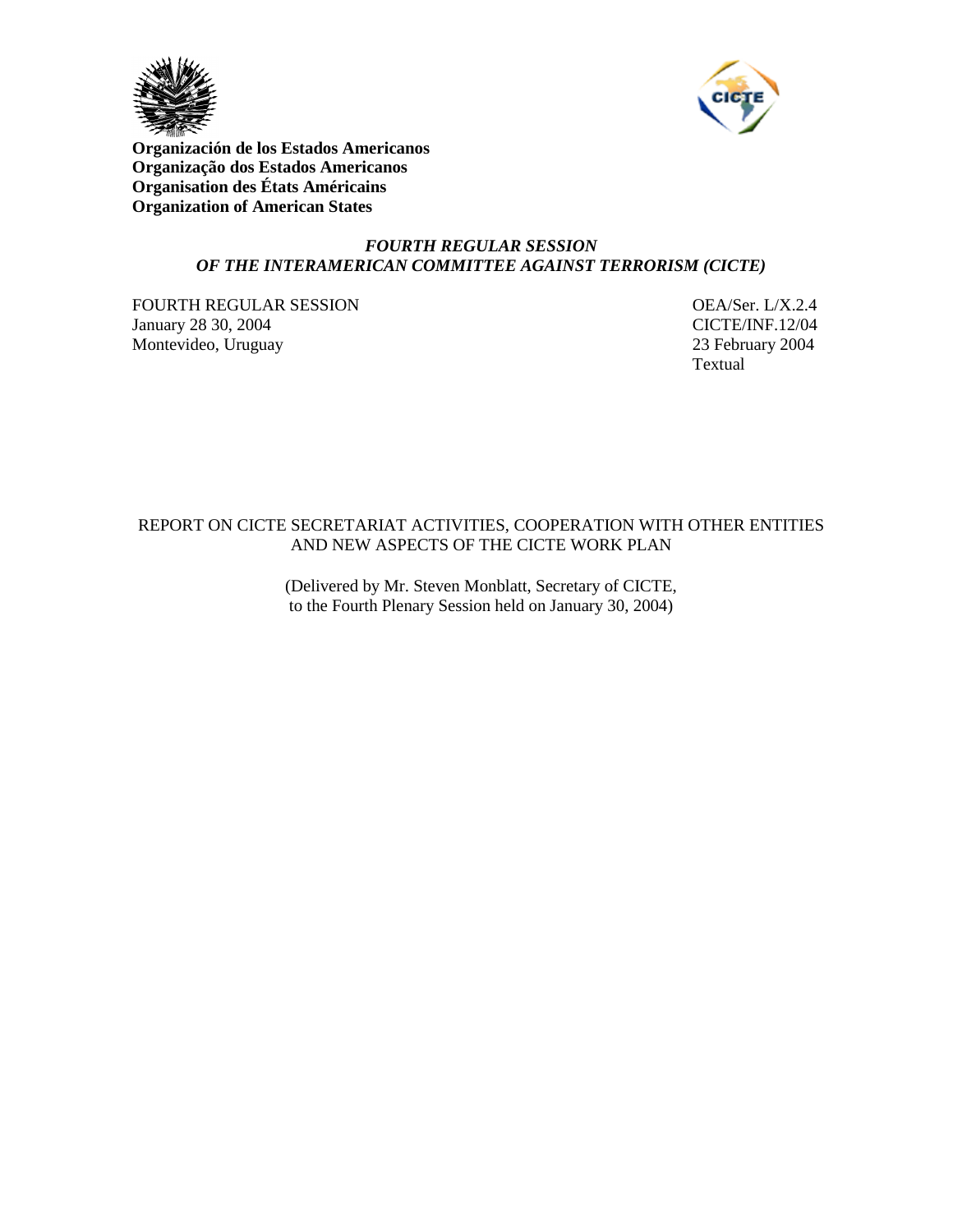## REPORT ON CICTE SECRETARIAT ACTIVITIES, COOPERATION WITH OTHER ENTITIES AND NEW ASPECTS OF THE CICTE WORK PLAN

(Delivered by Mr. Steven Monblatt, Secretary of CICTE, to the Fourth Plenary Session held on January 30, 2004)

# I. CICTE SECRETARIAT ACTIVITIES

- Key operating principle on which the CICTE Secretariat functions is "Avoid duplication and add value"
- Detailed report on Secretariat activities contained in Chair's inter-sessional report (CICTE/doc.4/04).

## II. COOPERATION BETWEEN CICTE SECRETARIAT AND OTHER ENTITIES

The CICTE Secretariat currently has active, cooperative projects with six international and regional programs and nine other OAS operating bodies (including PAHO and BID):

- The CICTE Secretariat organized a joint mission with the **UN ODC** and the **IMF** and conducted an inter-agency workshop for the Peruvian government in September. Also worked with **IMF** and **Government of Spain** on technical assistance to the Bolivian FIU.
- CICTE Secretariat hosted the 7 October Follow-on Meeting of Regional, Sub-regional and International Organizations on behalf of the **UN CTC.** This meeting brought together more than 200 participants representing more than 110 organizations and countries to discuss the means to advance international cooperation in the fight against terrorism.
- First Convention Implementation Course (Mexico, Peru, El Salvador, Nicaragua, Panama, and Costa Rica), San Jose, Costa Rica – **UN ODC, UN CTC, UPD, OAS Legal Office, Canadian sponsorship.**
- The CICTE Secretariat participated in the drafting of United Nations Model Regulations on Extradition in support of the requirements of UN Security Council Resolution 1373 and the international terrorism conventions. The **UN ODC w**ill present these regulations in 2004.
- **IOM** survey of border control practices will lead to the first follow-on visit this spring in El Salvador. This visit will assess the needs and identify potential corrective courses of action regarding border management practices and procedures.
- In cooperation with **CICAD** and the **Inter-American Development Bank**, developing a training course for FIUs and others money services professionals. This course will include training on the typologies and modalities for detecting and investigating terrorist financing. The course is under development and will be available by June 2004.
- CICTE Secretariat is working with the Secretariats of **CITEL** and **REMJA** to develop a comprehensive cyber-security strategy for OAS Member States. CICTE's portion would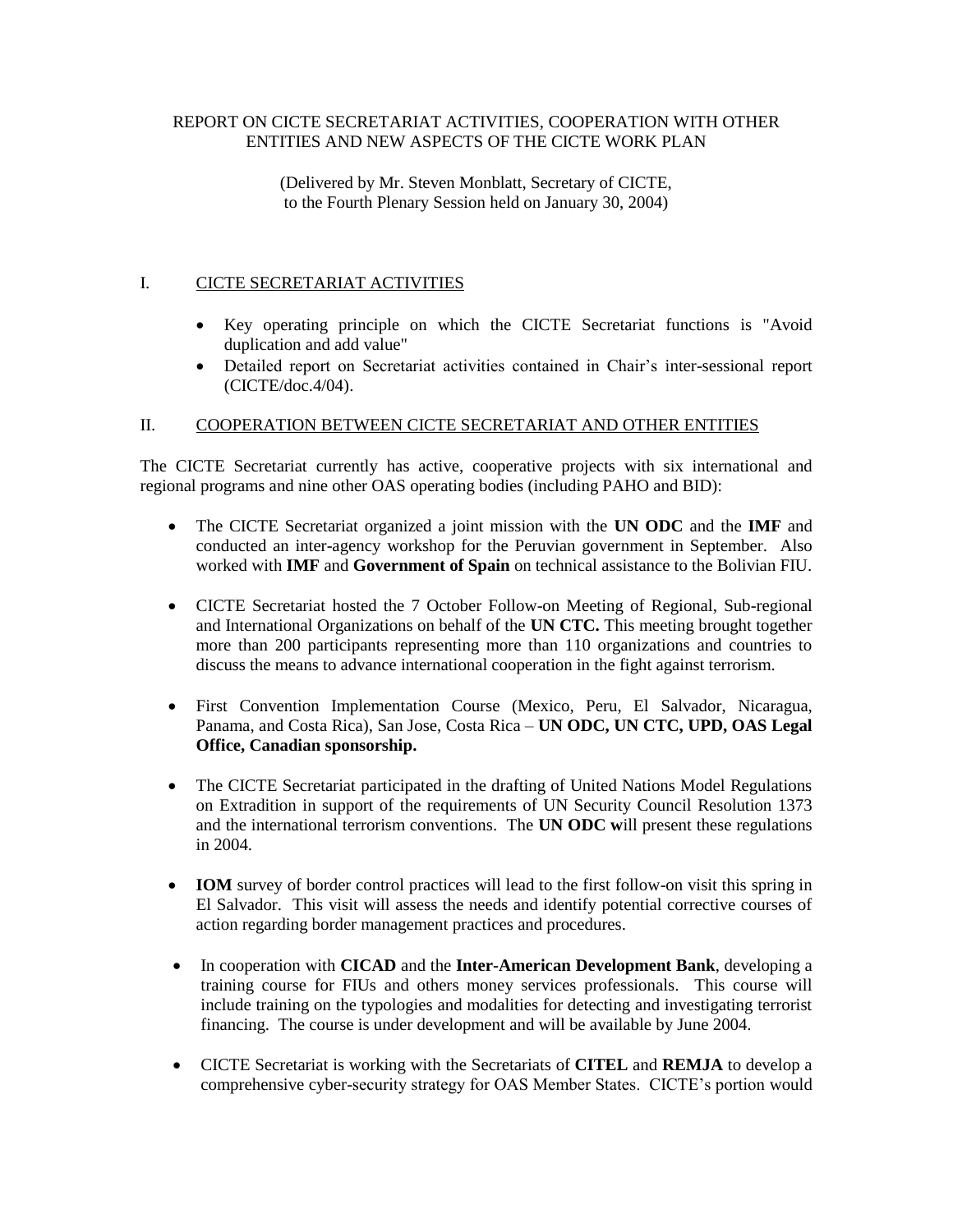be a plan for a hemisphere-wide 24-hour per day, seven day per week network of national points of contact among Computer Security Incident.

- Working with the **RSS** and **PAHO**, among others, on a Caribbean terrorist exercise.
- Coordinating with **CICAD, the Ports Committee and APEC** on a maritime security program.
- With Chile in **APEC,** the CICTE Chair will begin closer coordination of counterterrorism programs this year.
- CICTE Secretariat is an Observer in the **FATF** and has actively participated in the Working Group on Terrorist Financing, the FATF Typologies Exercise on Terrorist Financing in Oxaca, and the Plenary of the CFATF.
- The CICTE Secretariat is using **ICAO** Civil aviation course material for training.
- In seeking to implement its training program in aviation security, the CICTE Secretariat is working in collaboration with the Inter-American Agency for Cooperation and Development (IACD). The IACD has had experience in managing similar training programs and is providing CICTE with the means to realize the objectives of its training program for member states.

## III. NEW ASPECTS OF THE CICTE WORK PLAN

A. Principal additions

 New sections on Airport and Sea Port Security to assist member states in preparing for the introduction of new mandatory International Civil Aviation Organization (ICAO) and International Maritime Organization (IMO) security measures in 2004

 Expanded section on cyber security in recognition of work being done in this area by CICTE, CITEL, and REMJA, in support of the OAS Committee on Hemispheric Security (CSH).

 New language urging member states to ratify the Inter American Convention against Terrorism, and encouraging member states to persuade nonprofit organizations working within their territories to adopt voluntary FATF guidelines on the administration of charities.

 New language updating work with CICAD on model money-laundering regulations to take account of projects completed.

 New language taking into account new encrypted information-sharing software distributed to National Points of Contact.